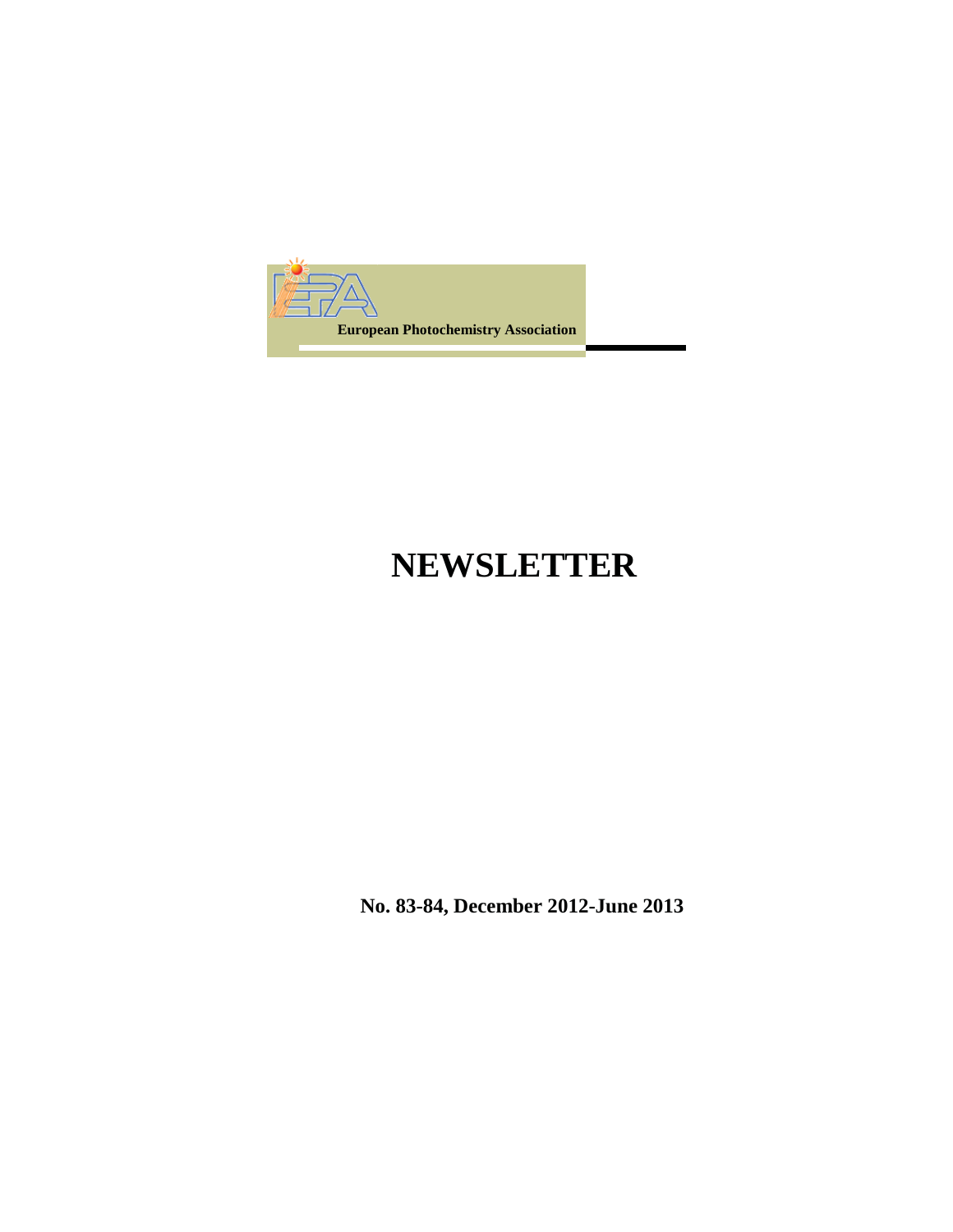## **Photochemistry Down Under – Solar Chemicals from and for the Tropics**

**Matthew Bolte, Kilian Klaeden, Alkit Beqiraj, Michael Oelgemöller\*** 

**James Cook University, School of Pharmacy and Molecular Sciences, Townsville, Queensland 4811, Australia. Email: michael.oelgemoeller@jcu.edu.au** 

**http://www.jcu.edu.au/phms/chemistry/staff/JCUPRD1\_059 861.html** 

Introduction – Organic photochemistry started 'outdoors' on the roofs of chemical institutes as a solar discipline in the 19<sup>th</sup> century.<sup>1</sup> The potential of solar photochemistry was described over 100 years ago by a pioneer in organic photochemistry, Giacomo Ciamician.2 In his visionary lecture *"The Photochemistry of the Future"* he imagined the replacement of hazardous, at that time coal-based, processes with clean, solar-driven alternatives.3 A century has passed and his vision remains largely unfulfilled. Recently, the call for sustainable and climate-smart technologies has led to a revival of the sun as an energy and light source.4 Modern solar concentrators were furthermore developed to accelerate reactions and increase space-time-yields.<sup>5</sup> Likewise, cost estimation studies have demonstrated that solar production can indeed operate economically.6

The *Applied and Green Photochemistry Group* at James Cook University (JCU) in Townsville, Australia, has been at the forefront of solar photochemical research and has realized solar transformations from laboratory through to production scales.7 Located in tropical North Queensland, Townsville experiences over 300 days of sunshine per year, which makes it a favorable location for solar research. The current *Solar Chemicals from and for the Tropics* initiative of the group builds on both of tropical Australia's abundant natural resources, sunlight and biomass, and utilizes these for the bulk production of commercially and tropically relevant chemicals. Since sunlight excludes most of the highly energetic UV light, solarchemical transformations often proceed more cleanly and produce less side products. Compared to lamp-driven processes, this commonly reduces purification steps and results in better product qualities.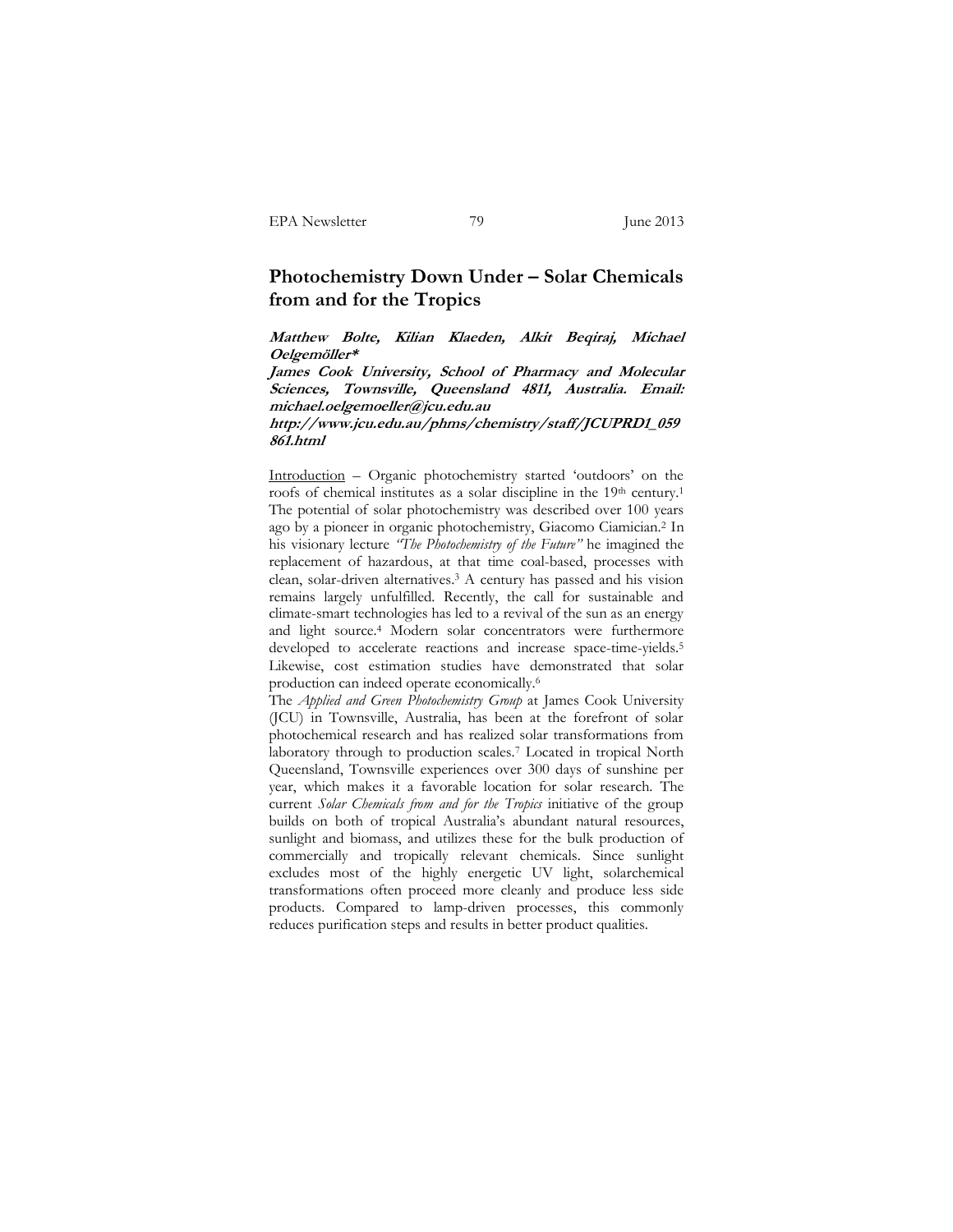EPA Newsletter 80 June 2013

Solar reactors - The group at JCU operates a number of solar reactors for small to pilot-scale synthesis in sunlight (**Figure 1**). Small-scale illuminations are still commonly performed following the traditional 'flask in the sun' approach. Larger reactions are conducted in custom-made 1 m<sup>2</sup> flatbed reactors ( $\leq 8$  L capacity) and a 2 m<sup>2</sup> Compound Parabolic Collector (CPC; <50 L capacity). Both reactor types use direct and diffuse light and are operated in circulation mode. The unique "round-W" mirror shape of the CPC reactor additionally allows optimal capture of sunlight.

As part of a recent commercialization grant, the *Applied and Green Photochemistry Group* has synthesized pilot kilogram-batches of valuable commodity chemicals, within 1-3 days of solar exposure using flatbed or compound parabolic concentrator (CPC) reactors. The advantage of operating several different size solar reactors, as seen below, is that it allows for rapid feedback in process development, modifications and refinements. Because of this our preliminary results have received significant attention from local media and industry.

Based in costal North Queensland, the group at JCU is also investigating applications of 'solar floats' (developed by Prof. Liu at the University of Hawaii, USA).8 These devices use natural waterreservoirs as heat-sinks and thus avoid the high cooling water demand of conventional lamp-driven processes or heat exchangers attached to solar reactors.



**Figure 1.** Matthew Bolte in between the solar reactors at James Cook University in Townsville, Australia.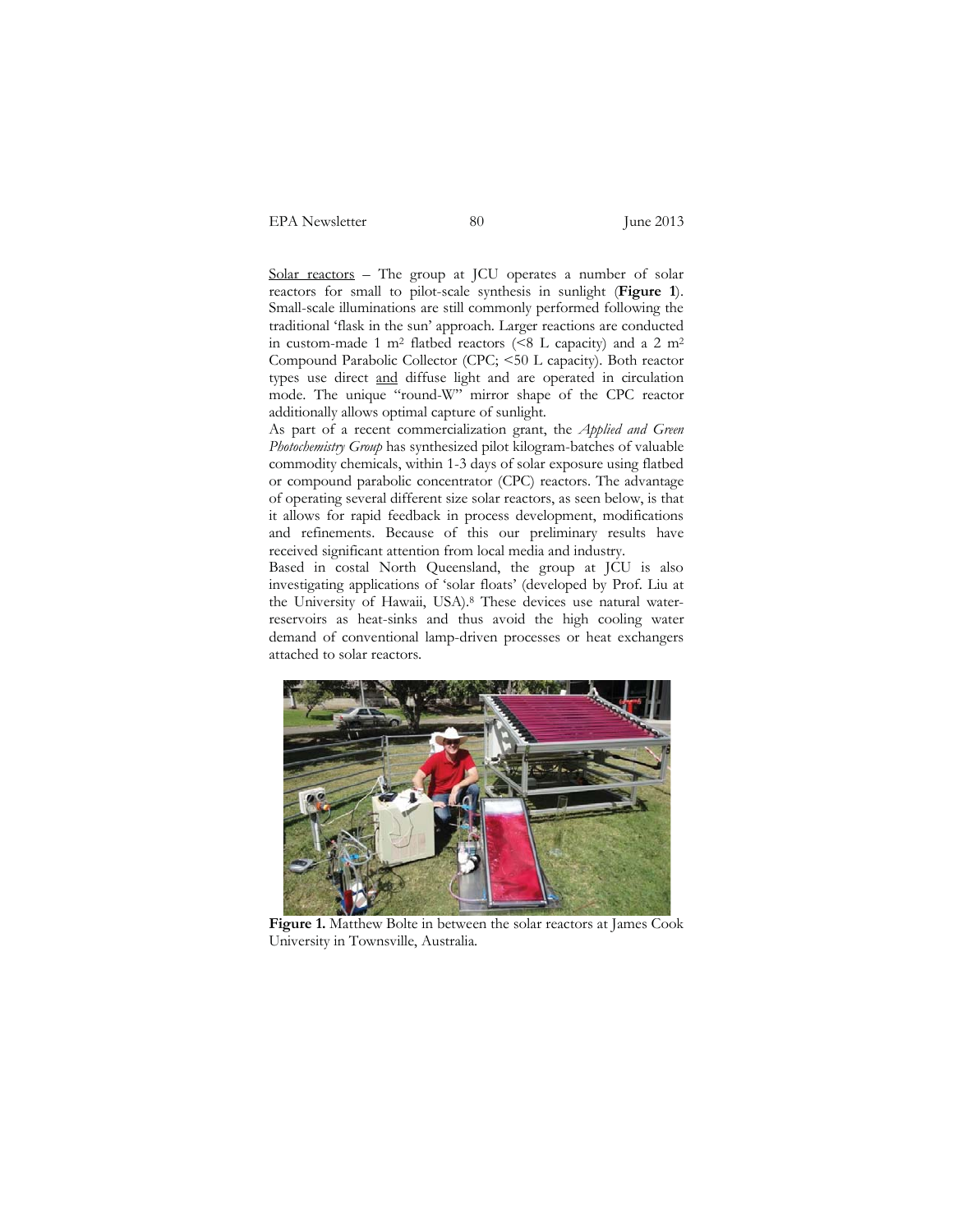Solar photoreactions – At JCU, the solar research activities are focused on photooxygenations of renewable materials (**Scheme 1**).9 Air is commonly used as a safe and inexpensive oxygen source. Likewise ethanol, a renewable resource from the sugar industry, is employed as a non-hazardous solvent. The targeted commodity chemicals are of particular economic value for tropical North Queensland.



**Scheme 1.** Selected photooxygenations investigated.

Sugarcane bagasse from the local sugar industry, for example, represents an important fuel source and potential renewable feedstock. The transformation of furfural, a bagasse-derived compound, into high value chemicals is thus of strategic importance.10 The photooxygenation of furfural into the versatile building block hydroxyfuranone proceeds in one step, without the need of further reduction.11 In contrast, elevated temperatures furnish directly the corresponding alkoxy-derivatives as novel fragrances.12 Similarly, Australia was a major producer of essential oils, however, increasing pressure from Asia and customer demands have seen a declining share of the world market. This has created a need for value adding and diversification of product portfolios. The conversion of essential oils into high end, natural fragrances thus addresses this need and opens innovative new markets.13 The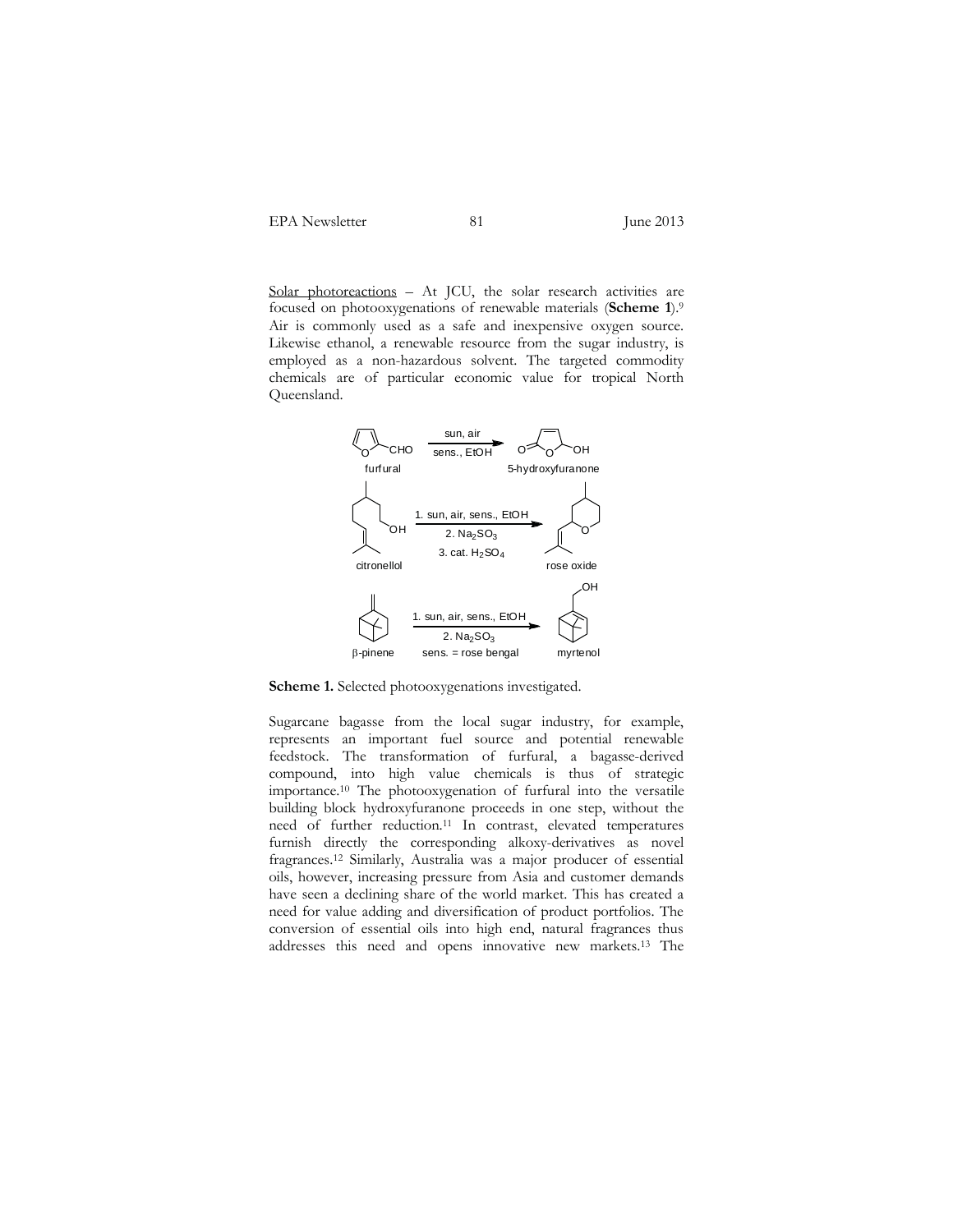transformation of citronellol to the important fragrance rose oxide, for example, follows a simple three-step procedure.14 The crucial photooxygenation step has been previously realized on large-scale using concentrated sunlight. The conversion of  $\beta$ -pinene to the low volume fragrance myrtenol via a two-step protocol is likewise investigated at JCU.15

Conclusion – Tropical Australia offers excellent opportunities for solarchemical research. Solar photooxygenations in particular allow for the easy conversion of renewable materials from the local agriculture and forestry industry into high-value chemicals of industrial importance.

Acknowledgment – This work was financially supported by James Cook University (FAIG 2009/2011 and Pathfinder 2012).

## **References.**

1. H. D. Roth "The beginnings of organic photochemistry" *Angew. Chem. Int. Ed. Engl.* 1989, 28: 1193-1207**.** 

2. G. Nebbia, G. B. Kauffman "Prophet of solar energy: a retrospective view of Giacomo Luigi Ciamician (1857-1922), the founder of Green Chemistry, on the 150th anniversary of his birth" *Chem. Educator* 2007, 12: 362-369.

3. G. Ciamician "The photochemistry of the future" *Science* 1912, 36: 385-394.

4. P. Esser, B. Pohlmann, H.-D. Scharf "The photochemical synthesis of fine chemicals with sunlight" *Angew. Chem. Int. Ed. Engl.* 1994, 33: 2009-2023.

5. (a) A. Fernandez-Garcia, E. Zarza, L. Valenzuela, M. Perez "Parabolic-trough solar collectors and their applications" *Renew. Sust. Energy Rev.* 2010, 14: 1695-1721; (b) K.-H. Funken, J. Ortner, "Technologies for the solar photochemical and photocatalytic manufacture of specialities and commodities: a review" *Z. Phys. Chem.* 1999, 213: 99-105.

6. (a) N. Monnerie, J. Ortner "Economic evaluation of the industrial photosynthesis of rose oxide via lamp or solar operated photooxidation of citronellol" *J. Sol. Energy Eng.* 2001, 123: 171-174; (b) K.- H. Funken, F.-J. Müller, J. Ortner, K.-J. Riffelmann, C. Sattler "Solar